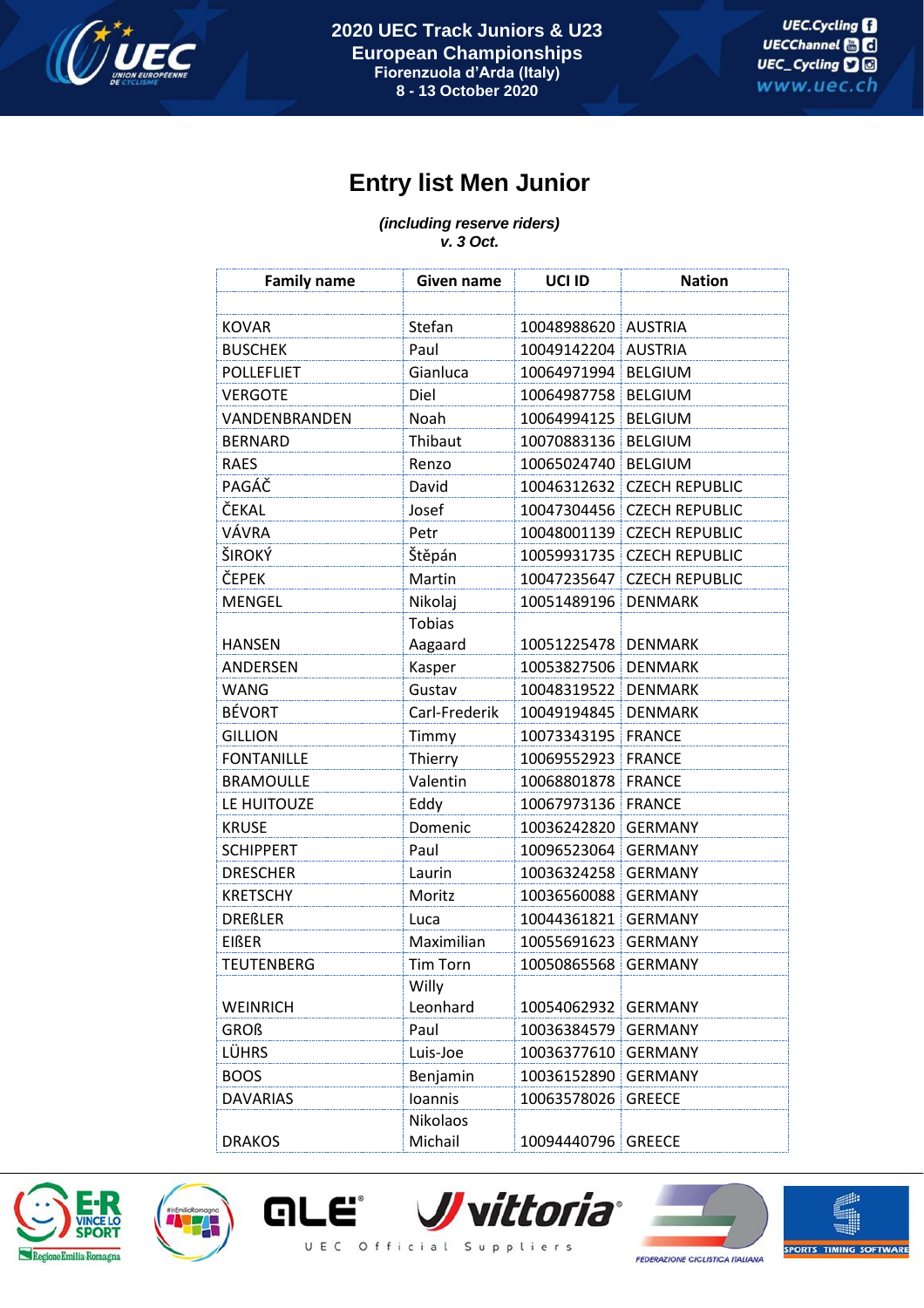

## **2020 UEC Track Juniors & U23 European Championships Fiorenzuola d'Arda (Italy) 8 - 13 October 2020**

| ARVANITOU           | Nikiforos    | 10081640133         | <b>GREECE</b>             |
|---------------------|--------------|---------------------|---------------------------|
| <b>TAL PLEG</b>     | Ido          | 10108085868         | <b>ISRAEL</b>             |
| <b>GARZARA</b>      | Mattia       | 10029473836         | <b>ITALY</b>              |
| <b>PORTELLO</b>     | Alessio      | 10030357546         | <b>ITALY</b>              |
| <b>MORO</b>         | Manlio       | 10030333193         | <b>ITALY</b>              |
| <b>PESCHI</b>       | Lorenzo      | 10030356031         | <b>ITALY</b>              |
| <b>GALLI</b>        | Niccolo'     | 10030382606         | <b>ITALY</b>              |
| <b>EPIS</b>         | Giosue'      | 10030326628   ITALY |                           |
| <b>PORTIGLIATTI</b> | Luca         | 10029367641         | <b>ITALY</b>              |
| <b>BALESTRA</b>     | Lorenzo      | 10030302376         | <b>ITALY</b>              |
| <b>QUARANTA</b>     | Samuel       | 10030427870         | <b>ITALY</b>              |
| <b>FIASCHI</b>      | Matteo       | 10030350472         | <b>ITALY</b>              |
| <b>TEDESCHI</b>     | Lorenzo      | 10028904061         | <b>ITALY</b>              |
| <b>GOBBO</b>        | Lorenzo      | 10030229325         | <b>ITALY</b>              |
| <b>VIGNOLI</b>      | Thomas       | 10033648169         | <b>ITALY</b>              |
| D'AMATO             | Andrea       | 10030317332         | <b>ITALY</b>              |
| SALA                | Alessandro   | 10029252251         | <b>ITALY</b>              |
| <b>VIOLATO</b>      | Andrea       | 10029293273         | <b>ITALY</b>              |
| <b>CAVALLI</b>      | Stefano      | 10029292869         | <b>ITALY</b>              |
| <b>NAPOLITANO</b>   | Daniele      | 10030732109         | <b>ITALY</b>              |
| <b>URSELLA</b>      | Lorenzo      | 10029210825         | <b>ITALY</b>              |
| <b>SKERL</b>        | Daniel       | 10031567319         | <b>ITALY</b>              |
| <b>OLIVO</b>        | <b>Bryan</b> | 10030624702         | <b>ITALY</b>              |
| <b>COLLINELLI</b>   | Luca         | 10030059876         | <b>ITALY</b>              |
| <b>BOON</b>         | Tony         | 10023189953         | NETHERLANDS               |
| <b>VAN BELLE</b>    | Loe          | 10023337170         | NETHERLANDS               |
|                     | Oskar        |                     |                           |
| <b>JOHANSSON</b>    | Myrestøl     | 10019520828 NORWAY  |                           |
| <b>BURAWSKI</b>     | Konrad       | 10059054287         | <b>POLAND</b>             |
| <b>JANECZEK</b>     | Adam         | 10053901365         | <b>POLAND</b>             |
| FAK                 | Maciej       | 10054626441         | POLAND                    |
| <b>WOZNIAK</b>      | Adam         | 10054308866         | <b>POLAND</b>             |
| <b>MAJEWSKI</b>     | Kacper       | 10053953808         | <b>POLAND</b>             |
| <b>FRATCZAK</b>     | Radoslaw     | 10051904882         | <b>POLAND</b>             |
| LEWANDOWSKI         | Radoslaw     | 10054667867         | <b>POLAND</b>             |
| <b>GRZESIAK</b>     | Tomasz       | 10055145490         | <b>POLAND</b>             |
| <b>SAWICKI</b>      | Mateusz Jan  | 10059178973 POLAND  |                           |
| LEWANDOWSKI         | Jakub        | 10053904500         | <b>POLAND</b>             |
| <b>DEREGOWSKI</b>   | Przemyslaw   | 10058461779 POLAND  |                           |
| <b>CHRYSTEK</b>     | Kacper       | 10053903789         | <b>POLAND</b>             |
| KOT                 | Julian       | 10055238046         | <b>POLAND</b>             |
| <b>KOZICKI</b>      | Jakub        | 10055146504         | <b>POLAND</b>             |
| SHERSTENIKIN        | Alexey       | 10036021740         | <b>RUSSIAN FEDERATION</b> |
| KALACHNIK           | Nikita       | 10036078728         | RUSSIAN FEDERATION        |
| SHEKELASHVILI       | David        | 10063781322         | RUSSIAN FEDERATION        |